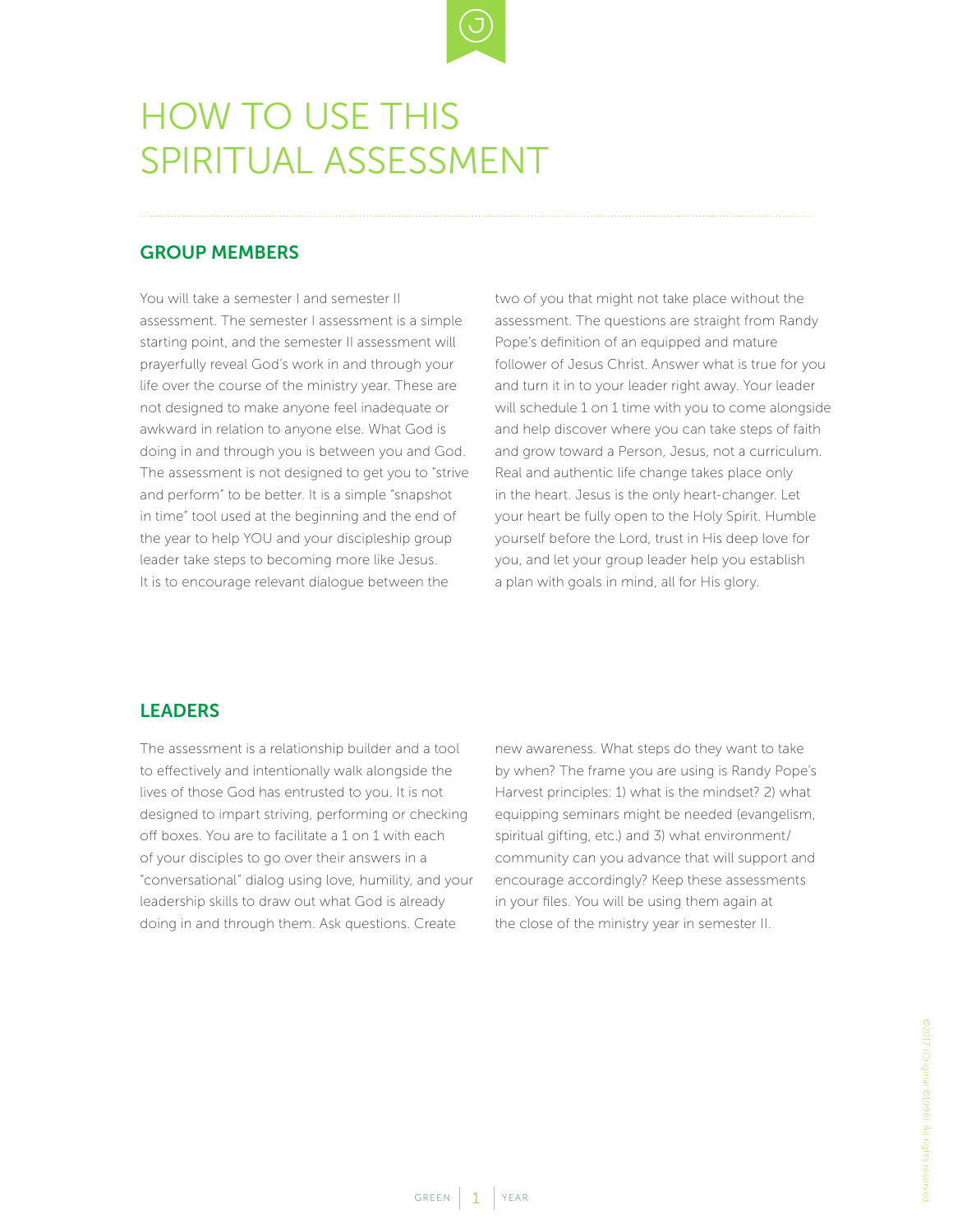## SPIRITUAL ASSESSMENT – SEMESTER I

INSTRUCTIONS *Please complete what is true for you for each question. 1 = least likely where 5 = most likely. Turn in completed assessment to your group leader before the end of the Gospel Living segment.*

|   | light of the gospel where you live, work and play? How?    | Are you willing to walk through doors that God opens to be salt and                                                                                                 |   |   |
|---|------------------------------------------------------------|---------------------------------------------------------------------------------------------------------------------------------------------------------------------|---|---|
|   |                                                            | How often do you ask the Holy Spirit to fill and guide you and to lead you to live a<br>life like Jesus? If you struggle with this, what might be holding you back? |   |   |
| 1 | in relationships and verbally with the gospel?<br>2        | Indicate where your heart is for lost people - about pursing them<br>3                                                                                              | 4 | 5 |
|   | (tithe / generous giving)? Share briefly what you believe. | Have you given God's financial gifts (to you) back to His bride, the Church                                                                                         |   |   |
|   | you employed them in the life of the Church?               | Have you discovered your spiritual gifts? What are they? How have                                                                                                   |   |   |
|   |                                                            | Where is God prompting you to multiply your life into the lives of others? Circle all that apply.                                                                   |   |   |

LIVE WORK PLAY